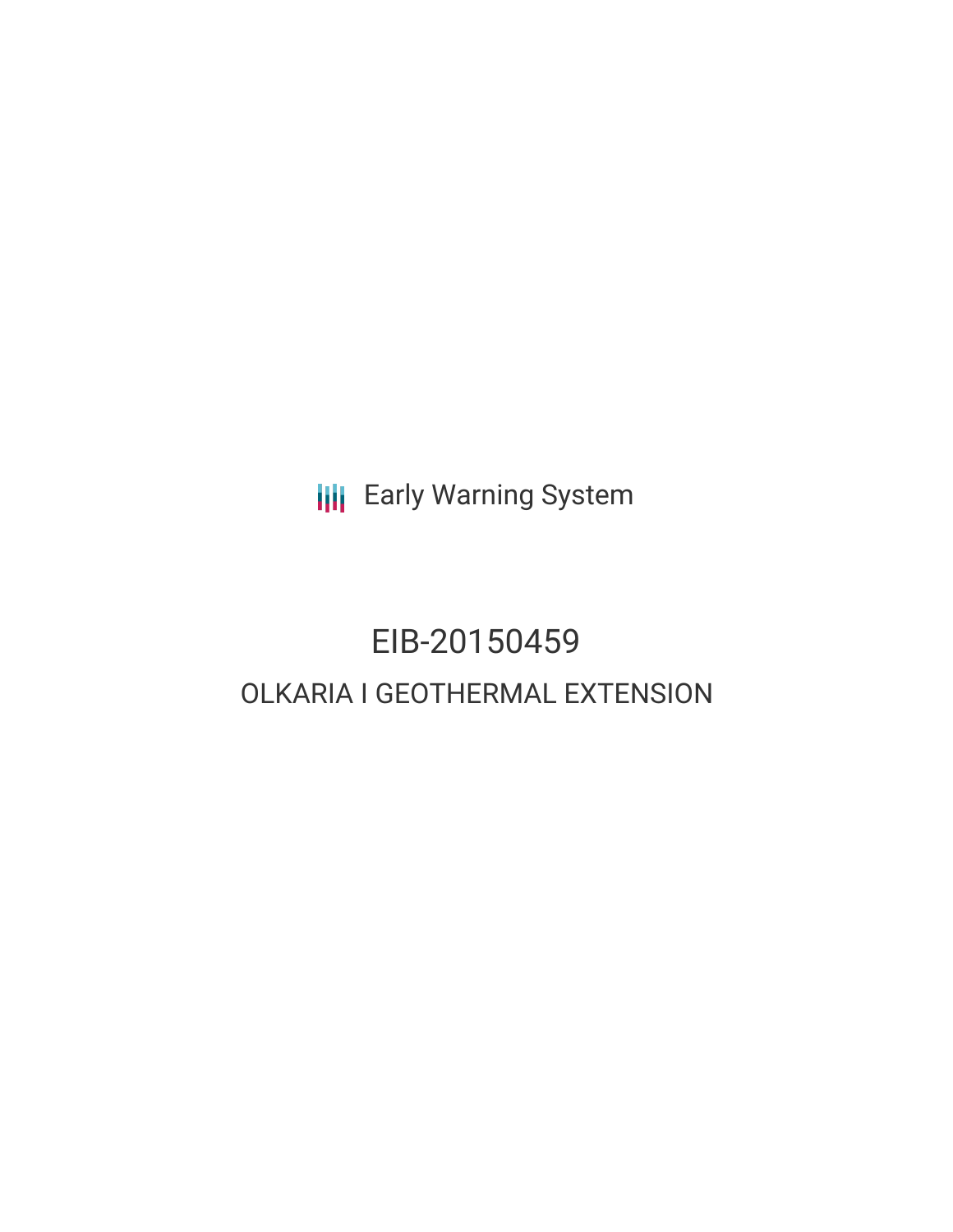

#### **Quick Facts**

| Kenya                          |
|--------------------------------|
| European Investment Bank (EIB) |
| Approved                       |
| U                              |
| Republic of Kenya              |
| Energy                         |
| $$80.54$ million               |
| \$347.90 million               |
|                                |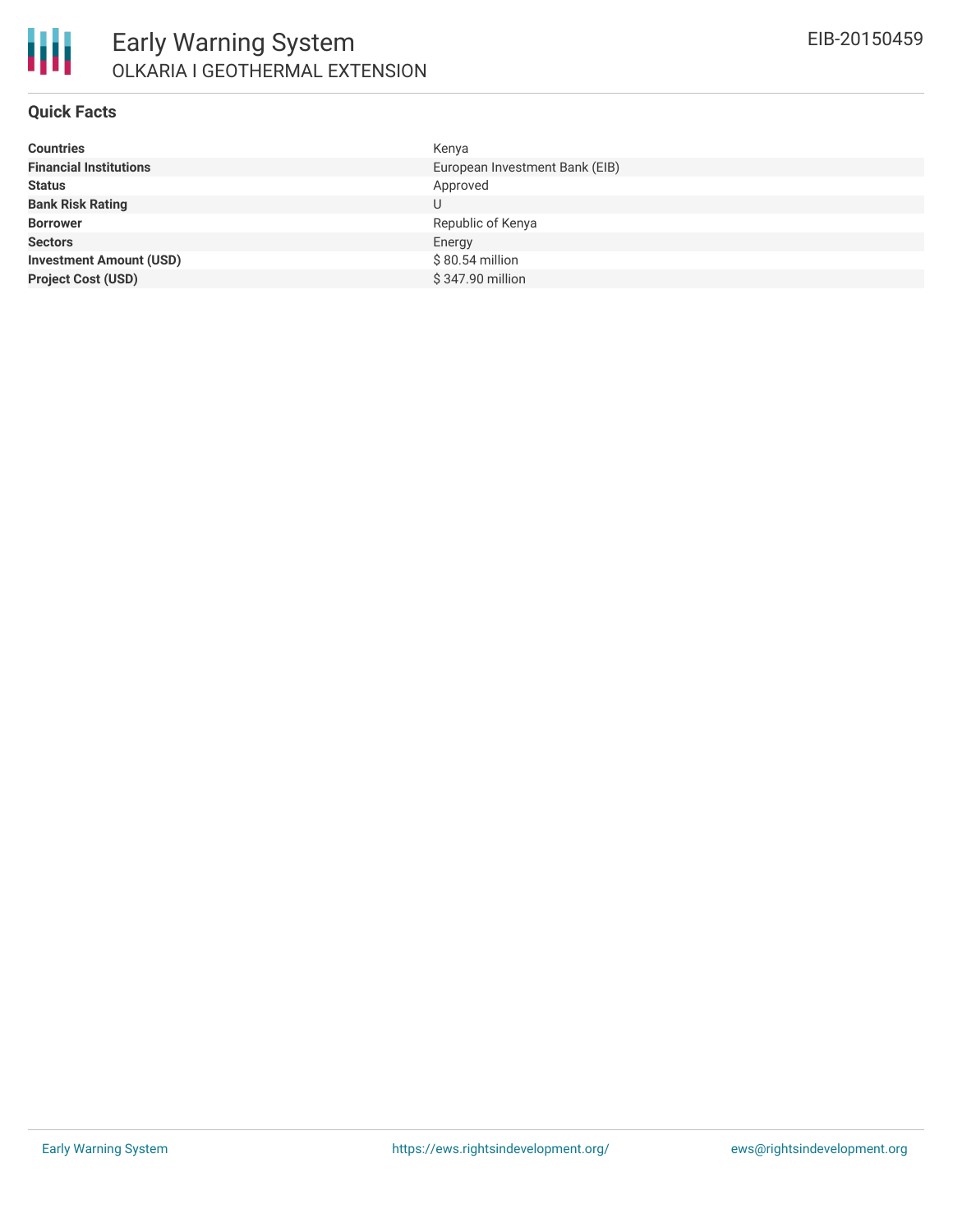

### **Project Description**

The project consists of the extension of the existing 140 MW Olkaria I Unit 4 & 5 geothermal power plant with an additional 70 MW turbine (Unit 6), the necessary wells, steam-gathering system and interconnection facilities. The project will help meet growing electricity demand at a competitive cost. Its economic benefits include increased power generation, improved security of supply (geothermal power is unaffected by annual hydrological conditions), reduced national dependence on imported fossil fuels for electricity generation, fewer emissions associated with conventional thermal generation and additional operational flexibility with the greater Olkaria geothermal generation park.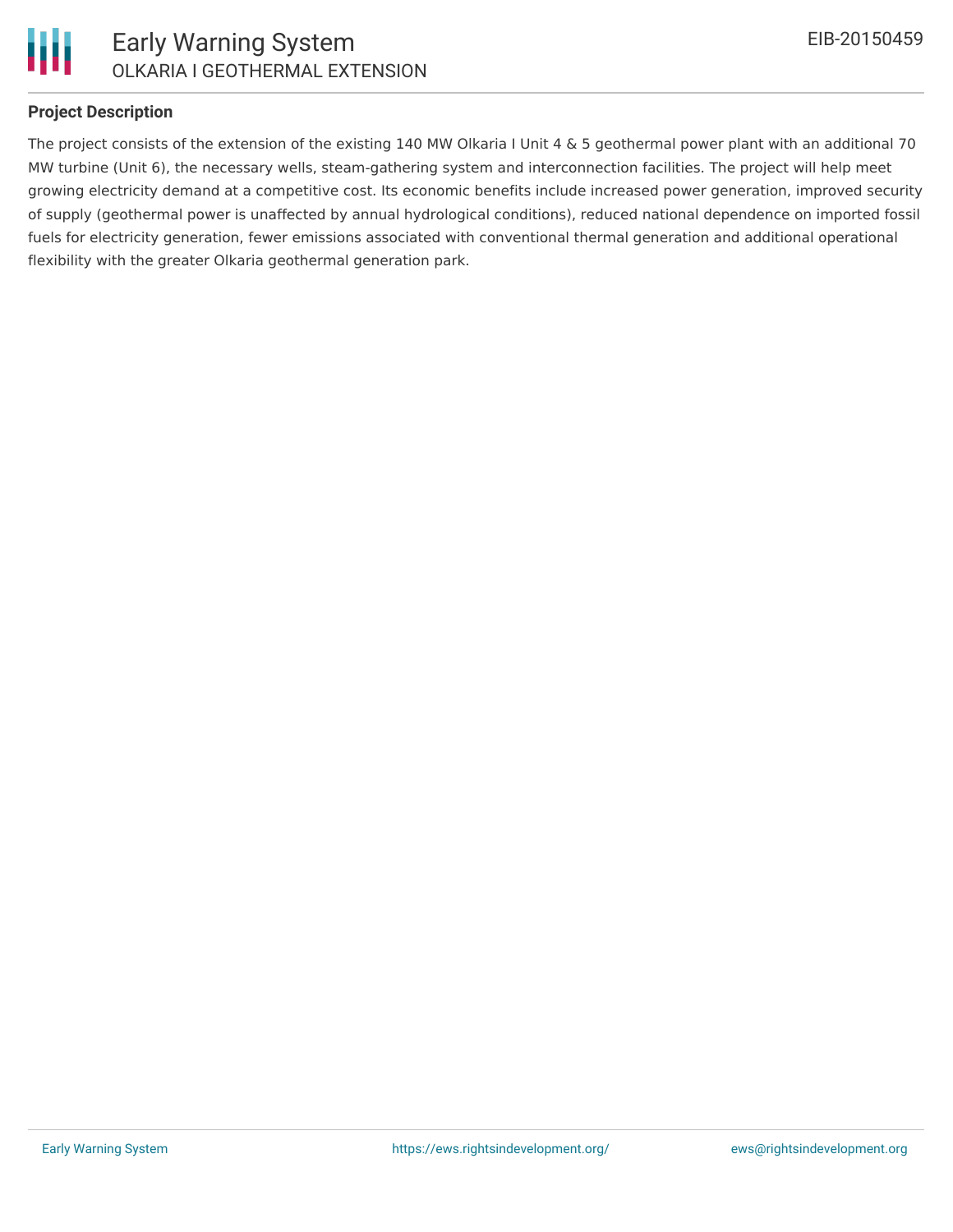

## Early Warning System OLKARIA I GEOTHERMAL EXTENSION

#### **Investment Description**

European Investment Bank (EIB)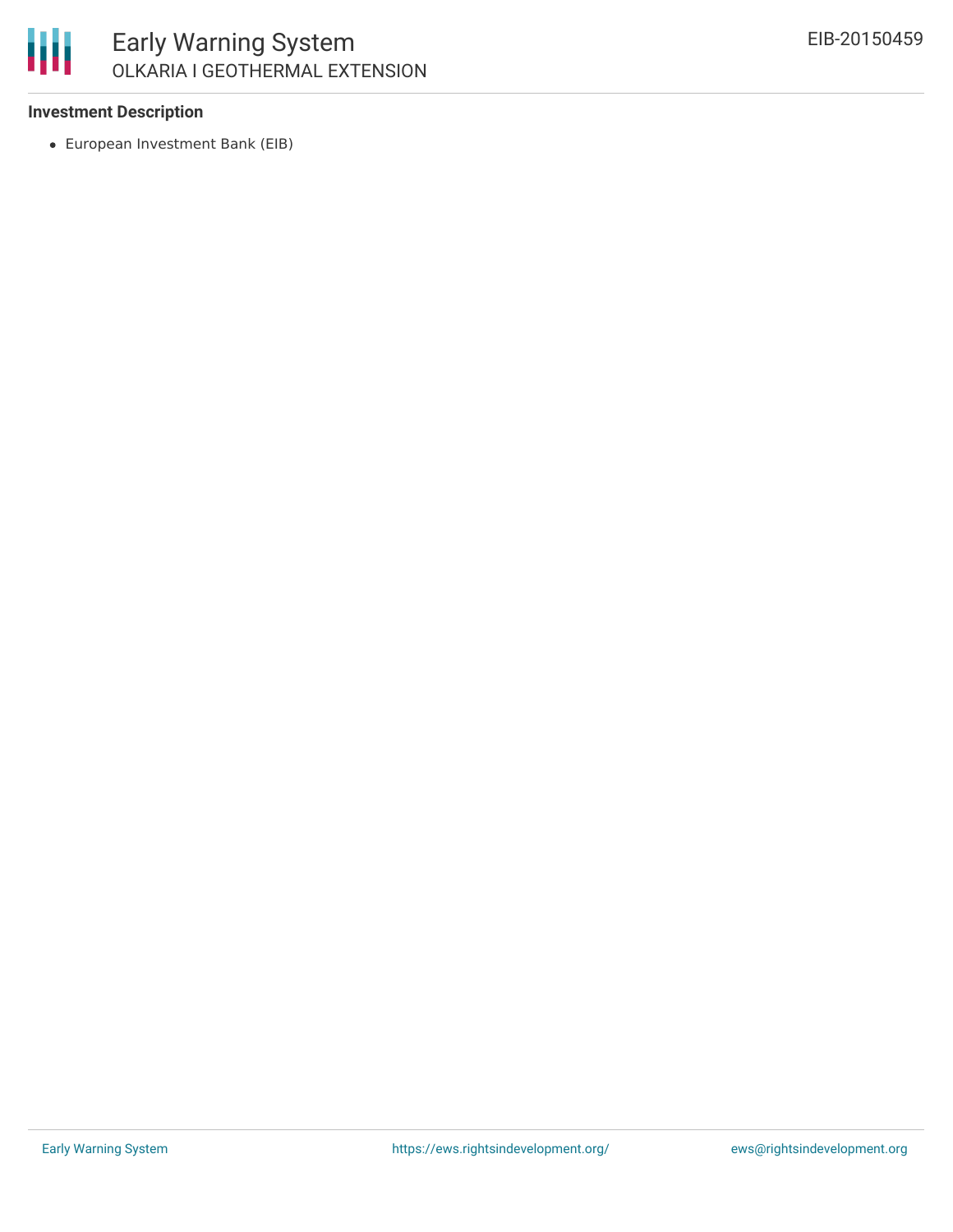#### **Contact Information**

\*Contact information not provided at the time of disclosure\*

#### **ACCOUNTABILITY MECHANISM OF EIB**

The EIB Complaints Mechanism is designed to facilitate and handle complaints against the EIB by individuals, organizations or corporations affected by EIB activities. When exercising the right to lodge a complaint against the EIB, any member of the public has access to a two-tier procedure, one internal - the Complaints Mechanism Office - and one external - the European Ombudsman. A complaint can be lodged via a written communication addressed to the Secretary General of the EIB, via email to the dedicated email address complaints@eib.org, by completing the online complaint form available at the following address: http://www.eib.org/complaints/form, via fax or delivered directly to the EIB Complaints Mechanism Division, any EIB local representation office or any EIB staff. For further details, check:

http://www.eib.org/attachments/strategies/complaints\_mechanism\_policy\_en.pdf

When dissatisfied with a complaint to the EIB Complaints Mechanism, citizens can then turn towards the European Ombudsman. A memorandum of Understanding has been signed between the EIB and the European Ombudsman establishes that citizens (even outside of the EU if the Ombudsman finds their complaint justified) can turn towards the Ombudsman on issues related to 'maladministration' by the EIB. Note that before going to the Ombudsman, an attempt must be made to resolve the case by contacting the EIB. In addition, the complaint must be made within two years of the date when the facts on which your complaint is based became known to you. You can write to the Ombudsman in any of the languages of the European Union. Additional details, including filing requirements and complaint forms, are available at: http://www.ombudsman.europa.eu/atyourservice/interactiveguide.faces